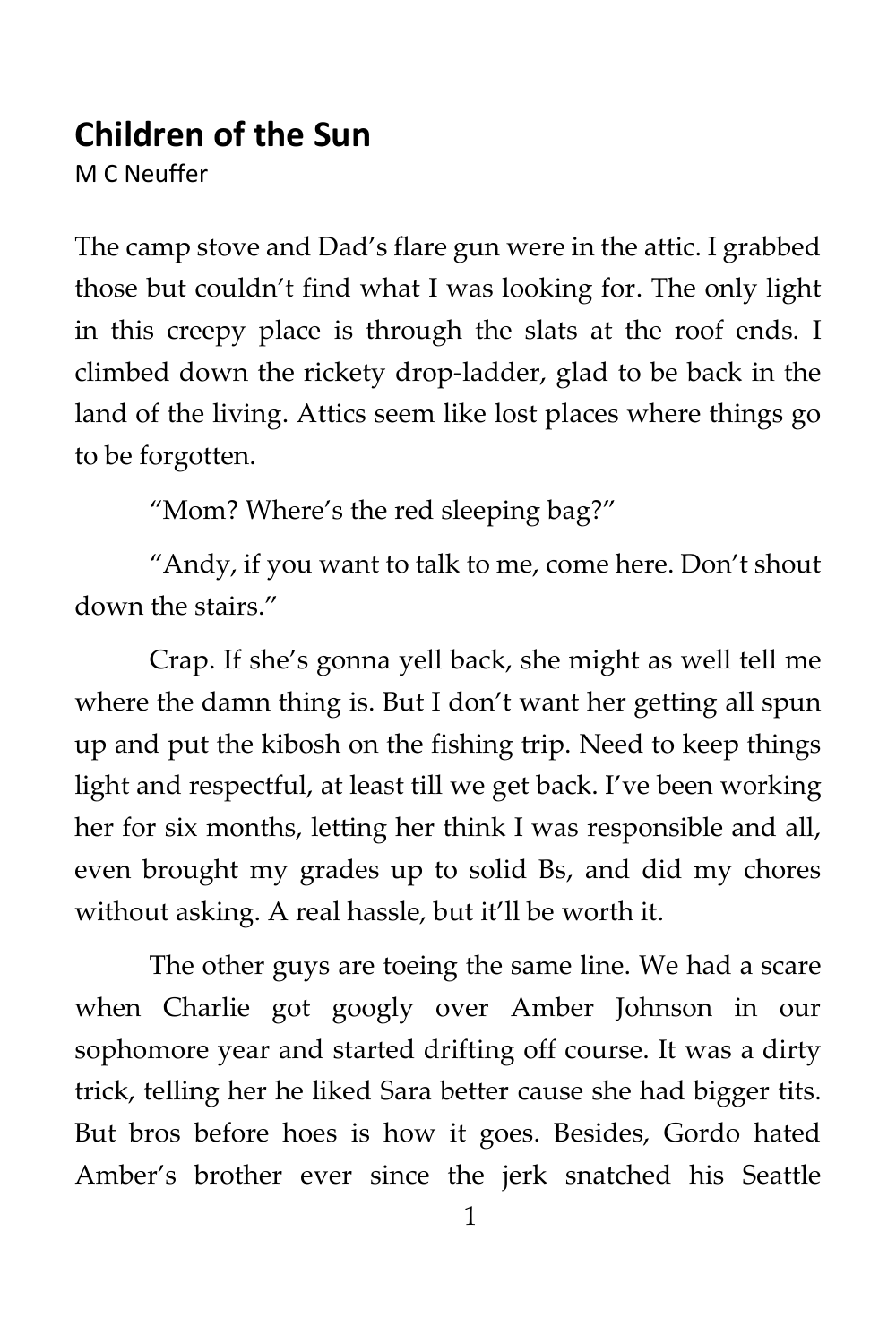Mariners hat back in the fifth grade. He graduated this year, so he'll be going away. They all do. One by one, off to the wild blue, just like Charlie's brother Pete, sent off with the National Guard, old enough to shoot people but too young to buy a beer.

Pete's a cool guy. Cooler still when he left Charlie his beat-up Jeep. Perfect for our trip we've been talking about since seventh grade. Since we first saw those rusty signs. Back then, it was like we were planning a pirate adventure, but that's kid stuff.

—

"Push harder," Charlie called from the driver's seat.

"Yeah, why didn't we think of that?" groused Gordo.

We pushed the back end of the Jeep, but the rear wheel just spun, slinging dirt and burning rubber.

"You got it in four-wheel?" I asked.

"Nope, the front gearbox is disconnected. Pete said it's stripped or something."

"We're going to die out here. I just know it," said Gordo.

"We're not gonna die. The gate's only a few miles back."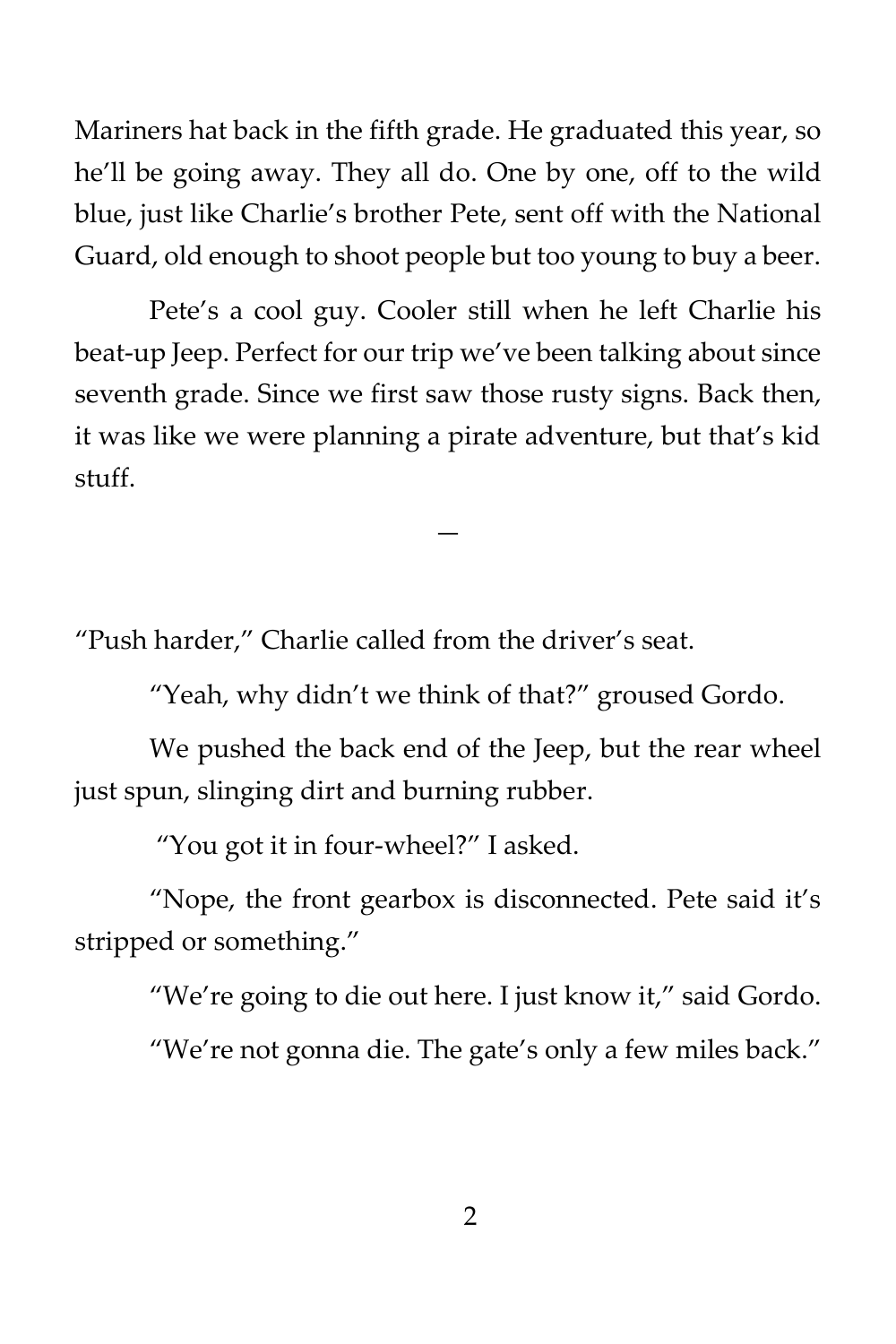Charlie came around the Jeep and smacked his fist against the fender. "You guys give up too easy. Can't just sit here. Need to dig this mother out."

"You got a shovel?" asked Gordo. I bet he hoped the answer was no, or at least only one.

"Or a jack?" I said.

"Shit, Andy, do I look like Triple A to you guys?"

"If we can lift the ass end… not the whole thing, just that corner, we can toss some stuff under the wheel, raise it up," I said.

Charlie spat and looked at the right rear corner that rested hard up on the dirt. "Fine, you got a sky crane in your pack?"

"Nope, but I got a twenty-foot lever," I said.

"Funny, real funny."

"I'm serious. We're surrounded by 'em. Just gotta chop one down."

It sounded like a gunshot when Charlie dropped the tailgate. "Good call, Professor." He held out a hatchet, and a camp saw. "Pick one."

He knew I hated being called Professor, so I came close to calling him Charles for revenge. There had been that one time in science class when I forgot myself and gave a long-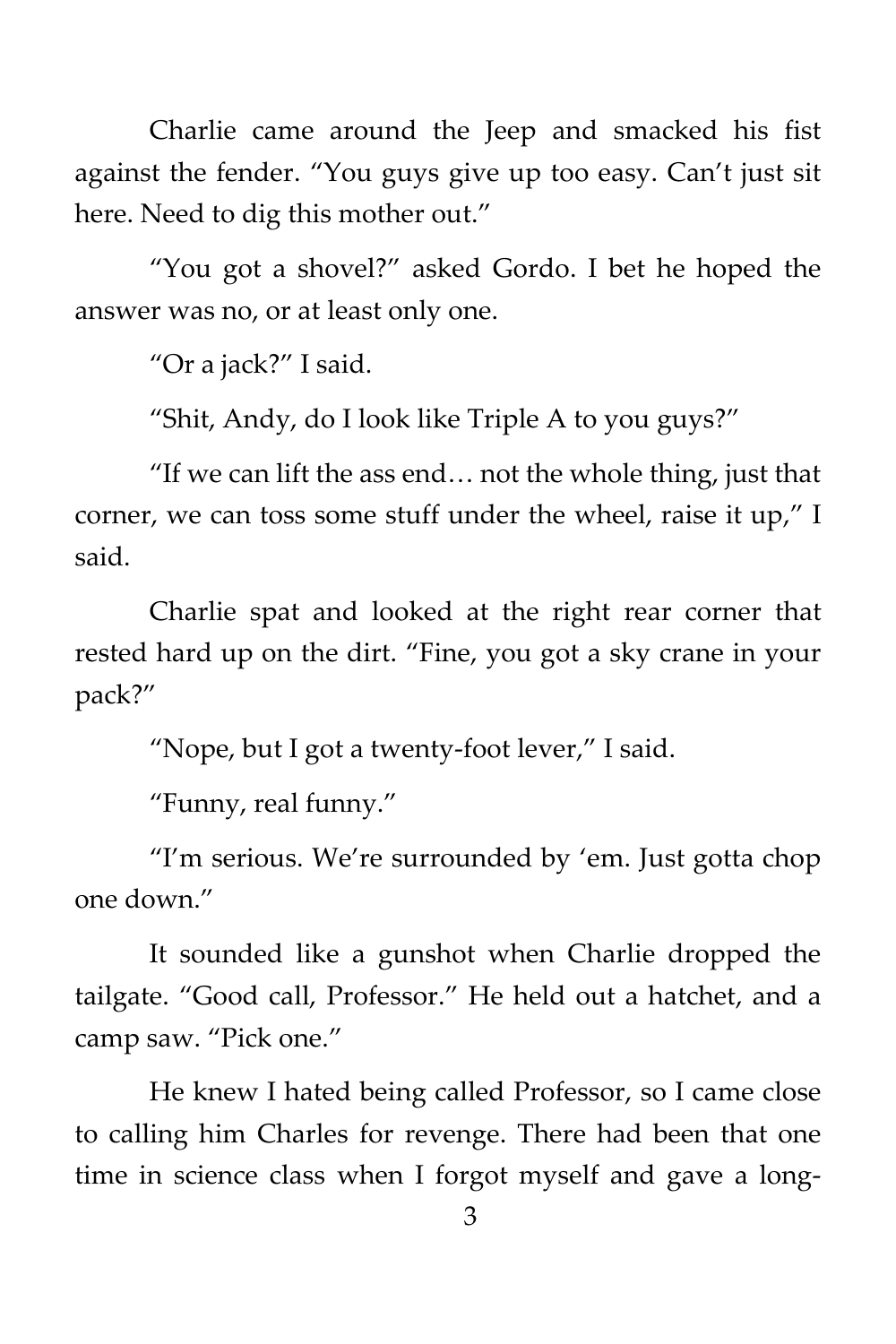winded answer to Mr. Hamon's question. After that, I made it my mission in life to not sound so smart. If you stand out, you get clobbered by the tribe. "That one looks good."

While Charlie and I sawed and hacked away, mosquitos and gnats swarmed us, shrugging off the two cans of repellant we'd doused ourselves with.

"Hey, Gordo. Make sure this thing is gonna fall away from the Jeep."

I knew Charlie gave Gordo that job to feel important and keep him from offering a constant stream of suggestions. He's always full of those, especially when hungry or nervous. Gordo's always hungry.

The damn thing was stubborn, but it finally toppled. We chopped off the top part and took off the limbs so we'd have a pole and not a Christmas tree.

"Maybe we should take the boat off the top and unload our junk. Make it lighter," said Gordo.

Struggling to jam the pole under the Jeep, Charlie was getting pissed about the whole thing. "It might work better if you sat your fat ass on the hood as a counterweight," he shouted at Gordo. It doesn't take much to get Charlie riled up. We cut him a lot of slack ever since his mom died, but sometimes it isn't easy. His mood improved when my idea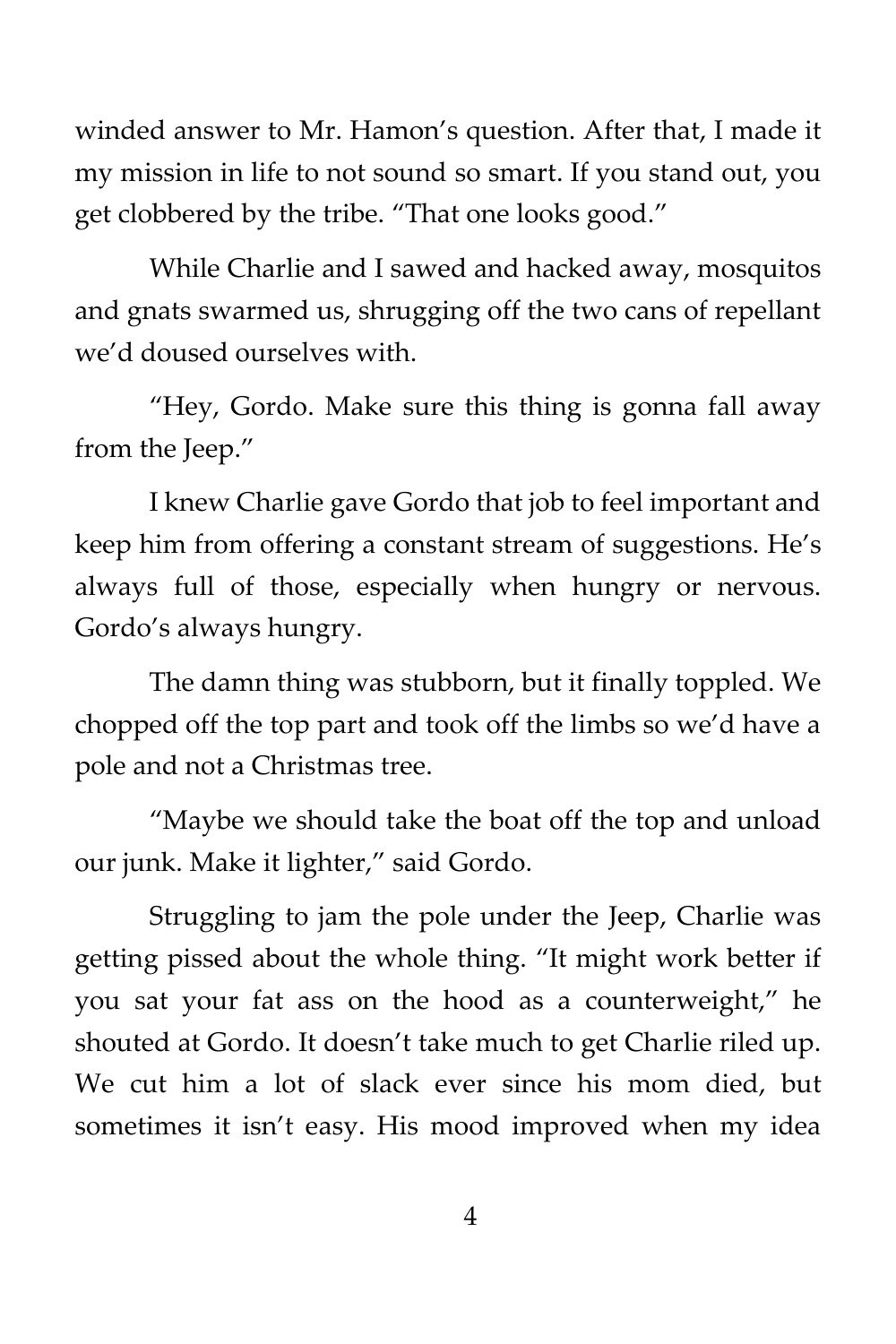worked, and we were back herky-jerking down the logging road toward the Sound.

—

Gordo handed the binoculars to Charlie. "Nobody except a few sailboats way to the south. Signs are still there," he said.

Of course they were. They're the lure. The call to adventure. *No trespassing—Government Property —* black on rusting yellow rectangles. Like everyone who passed by Spokane Island, we saw them whenever my dad took us fishing in Puget Sound.

Dad said it was probably an old cable crossing link from Canada. Probably, but maybe not. Maybe the old legends were true. We wouldn't know about those if Jerry hadn't done a class assignment to report on something local. He was one of the Four Musketeers, but his asthma turned bad, so he couldn't make the trip. I told him I'd take some pictures. He found an old reference book from 1903 at the city library. It was so old, might as well have been the Dead Sea Scrolls. The book said Spokane meant Children of the Sun, and the natives claimed it was cursed back then.

The warning signs are backed up by rusty razor wire, the big loopy kind you see in prison and war movies. A few spots are overgrown with vines or crushed by deadfalls. As islands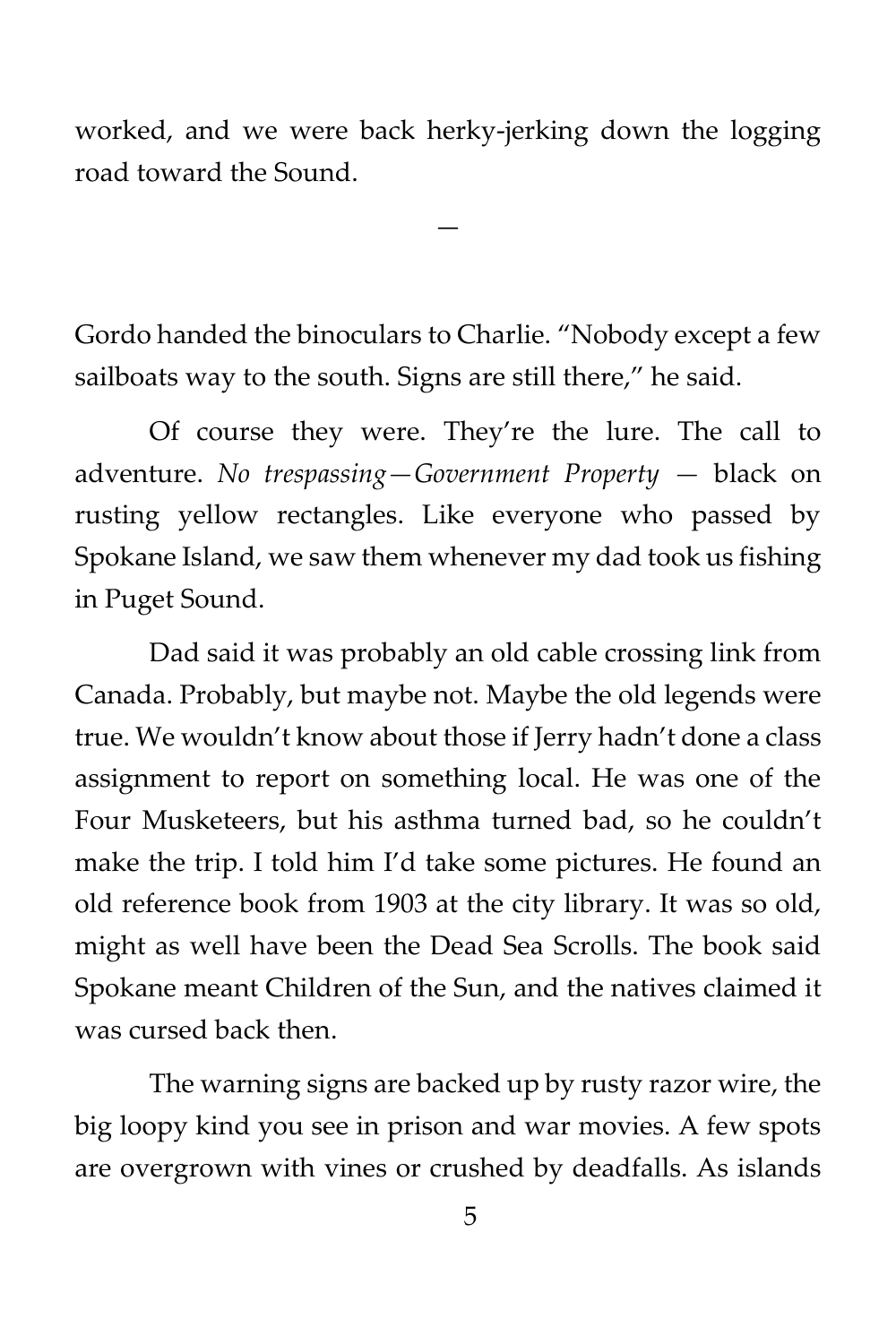go, it's not that big. About two miles long and half that wide, with a big hump at the north end. The evergreens grow as thick as porcupine quills all the way to the water line.

It was after 3 p.m., two hours later than we'd planned, before we had the boat in the water and loaded up for our twonight stay. Only two since Charlie wanted to get back to spiff up the Jeep for his first date with Sara on Saturday. Pure karma, that. Amber had confronted Sara with the fake tale about him liking her better. Called her a bitch whore in front of the whole English class last spring. What a hoot that was.

"Andy, toss your shoes in. You're gonna get wet pushing off," Charlie said from the back of the boat. I knew that, but he likes being in charge. He gave a yank on the starter cord, then three more to get the outboard sputtering.

On the shore, I stood at the bow and leaned in. Shit, we're too high grounded. "Gordo, move back further. I can't get her going." The boat tipped every time he moved. "Stay low and in the middle," I yelled.

That did it. *Christine* was launched. We figured it would bring good luck to give it a name. Charlie voted for *Amber J*, but I pointed out how that hadn't ended so well. Gordo shot me a look. He'd been the one to tell Amber about Sara and knew Charlie would beat the crap out of him if he found out. Last year he pasted a guy who just for calling him Chucky.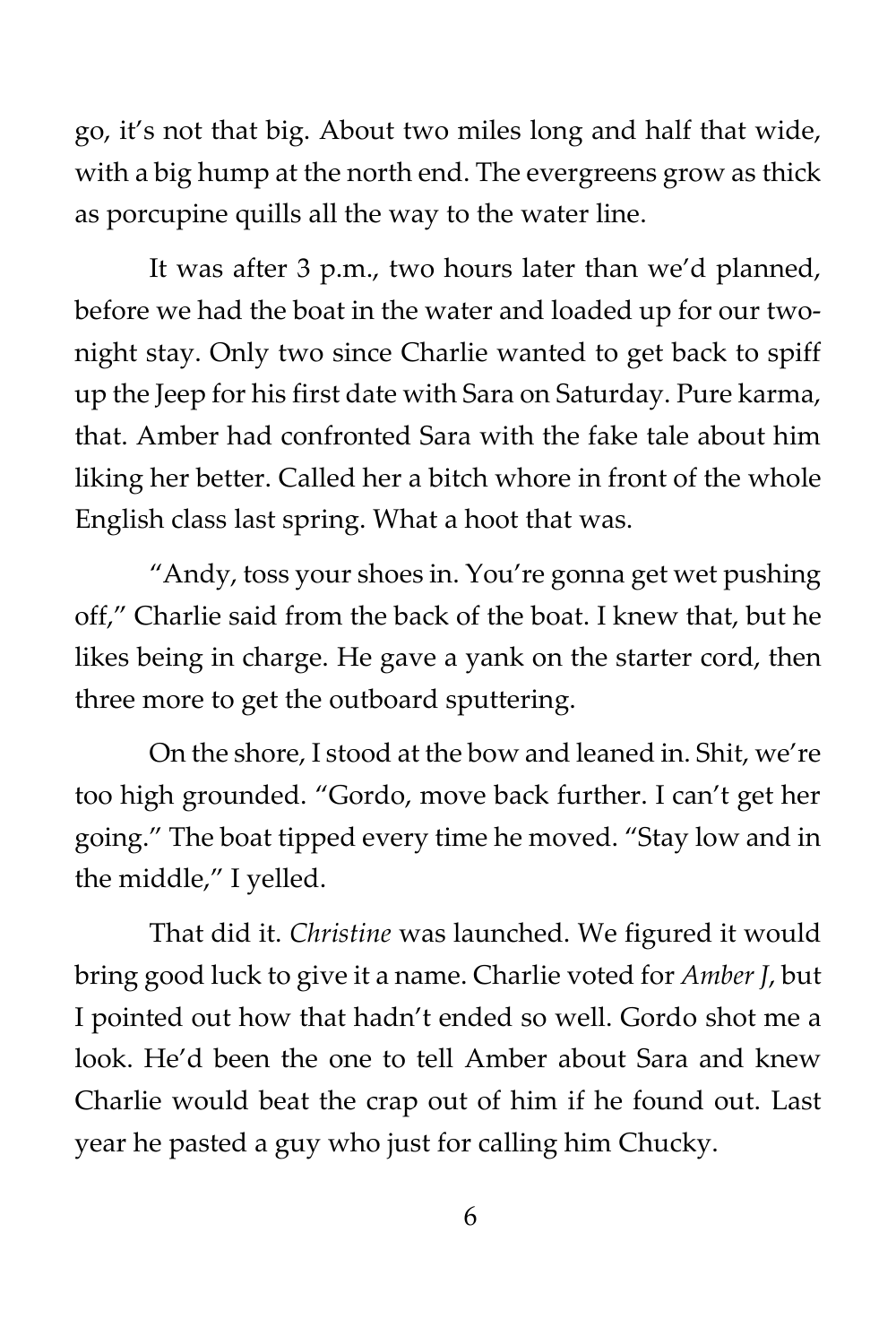We zipped along pretty good, wanting to get to the island without being noticed. My job was to scan the west side, look for a good place to beach the boat, and hide it, so we don't get busted. Gordo puked twice on the way over, even though there was just a light chop on the water.

We'd brought some short crutches made of two-by-fours to lift the razor wire loops over the top as we drifted in. Gordo whined when he sliced his hand on a barb, but it wasn't bad enough to need more than a good wrap. Hope he's up on his tetanus shots.

Charlie and I jumped out to pull the boat ashore. Greenfaced Gordo held on to both gunnels for the short drag, not wanting to move much until his stomach settled.

"We need a high spot for camp," I said. "The more wind, the less bugs will bother us."

"But not too far from the boat," said Gordo. He sucked blood weeping from his injured hand like it was a big deal. My friend, the martyr.

"I'll scout while you guys unload," said Charlie. He grabbed a shoulder bag, canteen, and clip-on vest light.

I pointed at the light. "How long you plan on being gone?"

He grinned. "Be prepared."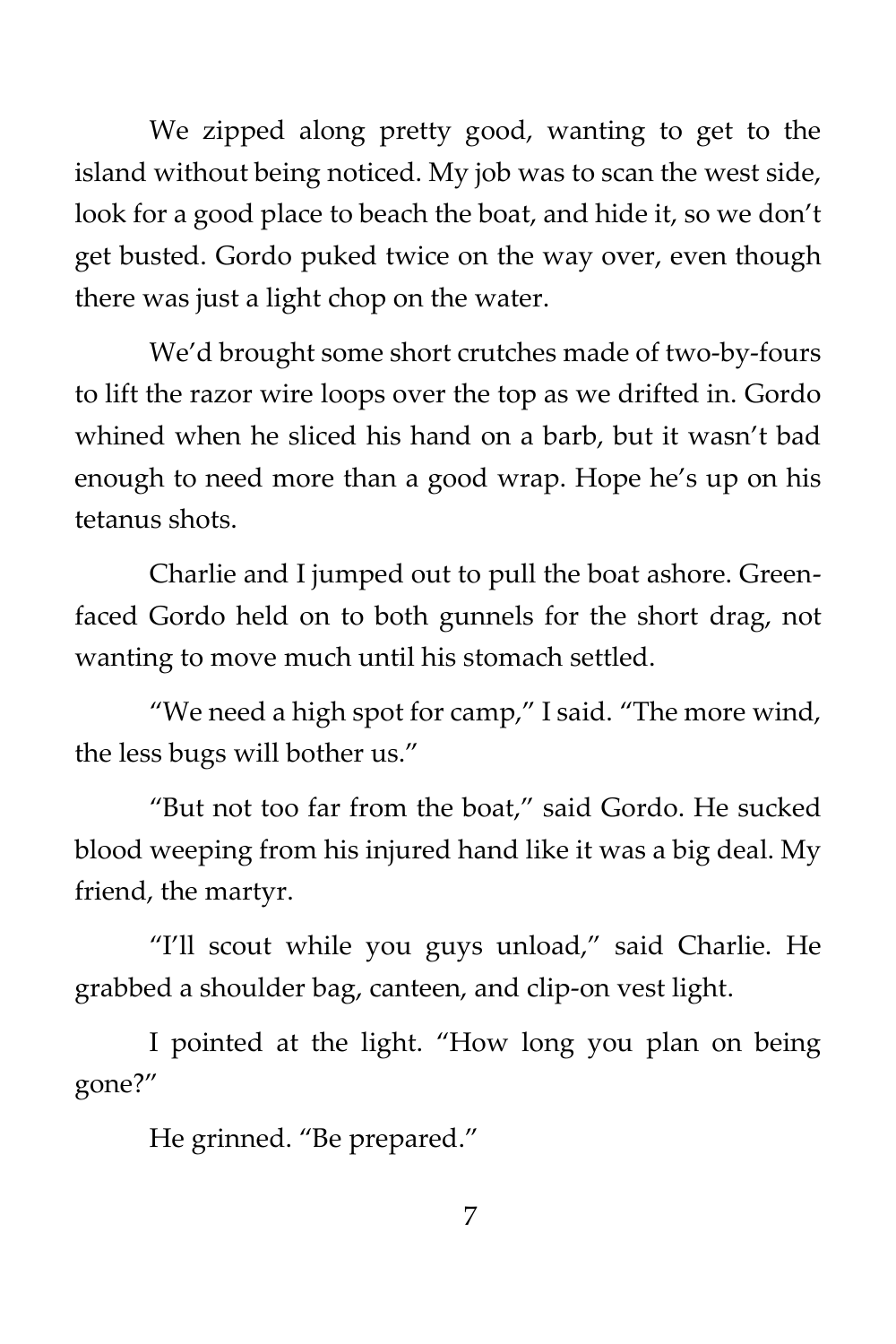Charlie had been a Boy Scout. Made it to Life rank before quitting when girls got more interesting. His mom said they had Indians way back in the family line. He was proud of that. I've got some Norwegian blood, Vikings, so I'm more at home on the water. Took to it like a duck, Dad said about my boating skills. Gordo prefers to set up base camp in a family room before exploring backyards. Charlie always kidded Gordo about having Crisco in his veins.

"I'm hungry," said Gordo.

Well, that didn't take long. "Come on," I said. "It'll only take a few minutes, then you can stuff your face with Cheetos." I love those too. Who doesn't? But I think Gordo lives on them, judging by his permanently stained orange fingers.

When Charlie returned, he said he'd found a place not too far uphill with a rock overhang. After the first load, we set Gordo to clear the ground of branches and rocks.

"Make sure you keep the bears away," Charlie said as we went back for another load.

The island is too small for bears or other things that might want to chew on us. Not many things can live on pine, moss, ferns, and rock. The most vicious animals were otters, and they'd stay close to the shoreline, munching on clams and crabs. They say clams are happy, but I think otters are happier.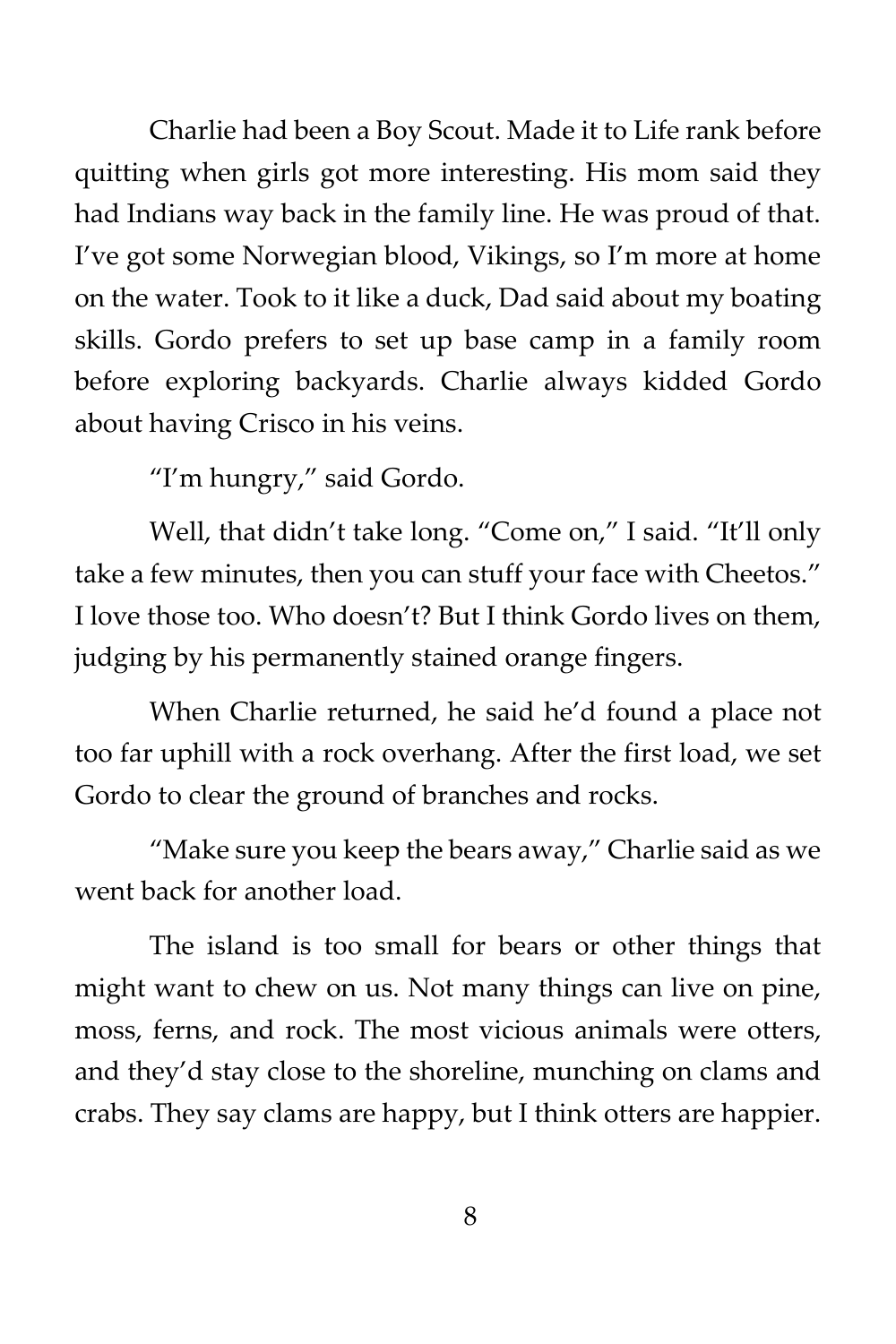Never saw a sad one, but they'll steal fish right off your string line.

We built a nest under the rock shelf and stretched a tarp as a wraparound so we could have light without it being seen.

Rummaging through the food sack, I pulled out two cans. "Whatcha want for dinner? Beef Stew or Beanie Winnies? This canned shit tastes the same to me." I'm tonight's cook, so I got the pot and Sterno stove ready while the other guys loosened up the dirt and stacked pine needles where our sleeping bags would lie out.

"Don't forget to dig some crap holes," I said, knowing Gordo hated anything less than a fully sanitized bathroom with a door that locks. All I had to say to make him shiver was 'Union 76'. On a fishing trip, he was taking a crap in one of their restrooms when some old man opened the door on him. He screamed like a little girl. I don't mention it very often, but I let him punch my shoulder when I do.

—

"Go with me, Andy," Gordo pleaded.

"You're being a baby," said Charlie.

"Jerry would have gone with me," said Gordo. "Wish he'd made it."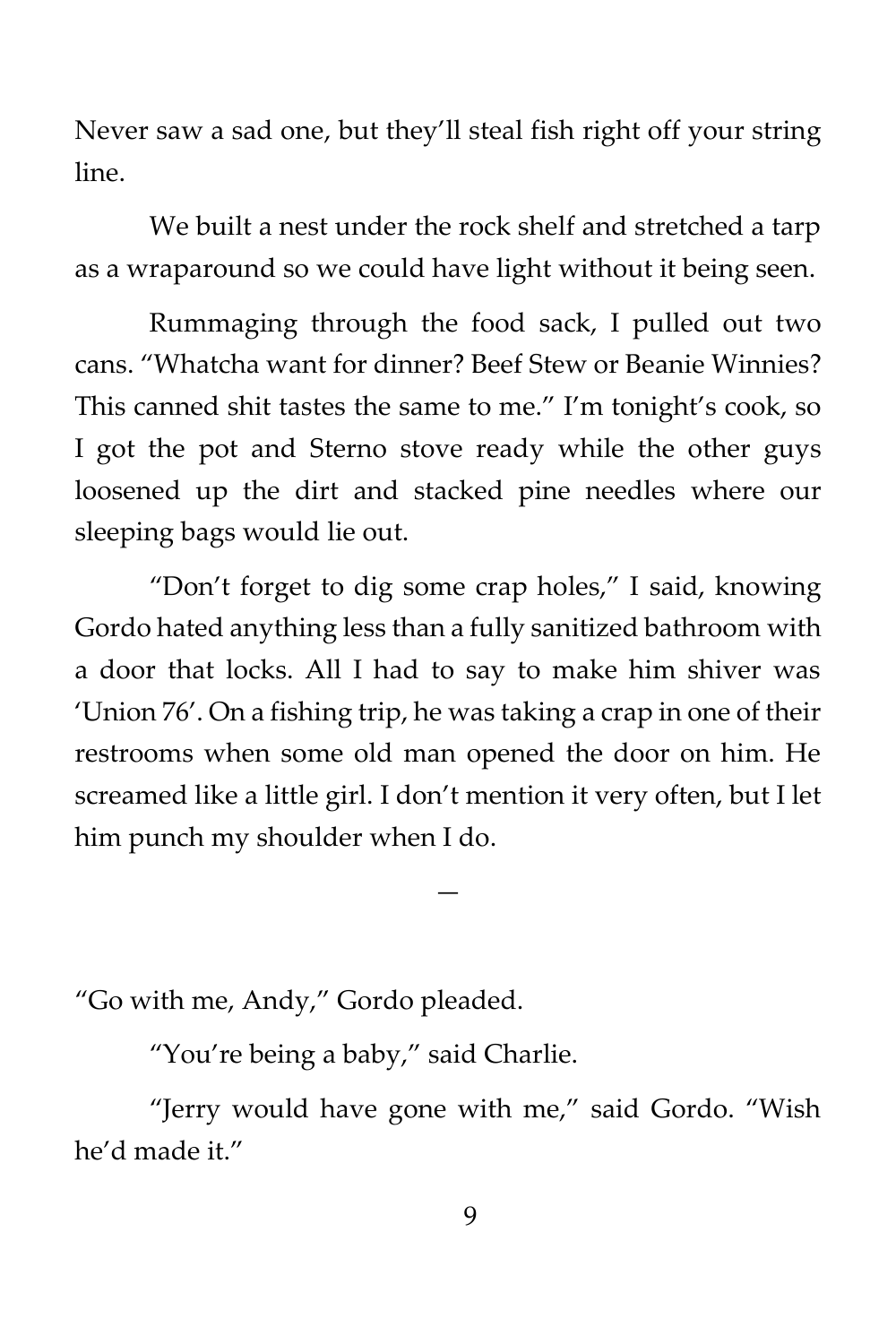Gordo wouldn't go into the dark without one of us, so I volunteered. "I gotta pee too, so come on," I said.

We ducked under the tarp into the pitch black. "Wait a minute," I told Gordo. "Let your eyes adjust, or we're gonna trip all over ourselves."

I reached out and found the hand line we'd rigged from our camp to the latrine so our flashlights wouldn't be seen from off the island. "Grab the rope," I told Gordo. "Take small steps."

I bumped into the tree at the end of the line and told Gordo, "Turn around. Back to back." I can't pee if I think someone's watching. Gordo's the same way, but Charlie can water the bushes like a fireman no matter who's around. Last winter, he had us watch when he tried to write his name in the snow. His penmanship needs work.

Unzipped, I started going. A ball of light floated up from the ground in the trees, swelling and shrinking, then twisting into a long line like a snake. Fireflies? No, those don't group up like that. The dense ball sparkled green, not blinking. Shit. What the fuck is out there? I shivered and cut off my stream. Zipped up, ready to run if that thing came closer.

The glob changed shape and just sort of wound through the trees. I violated the darken ship rule and hit it with my light. The globe thing stood stark still, like I'd interrupted it, like it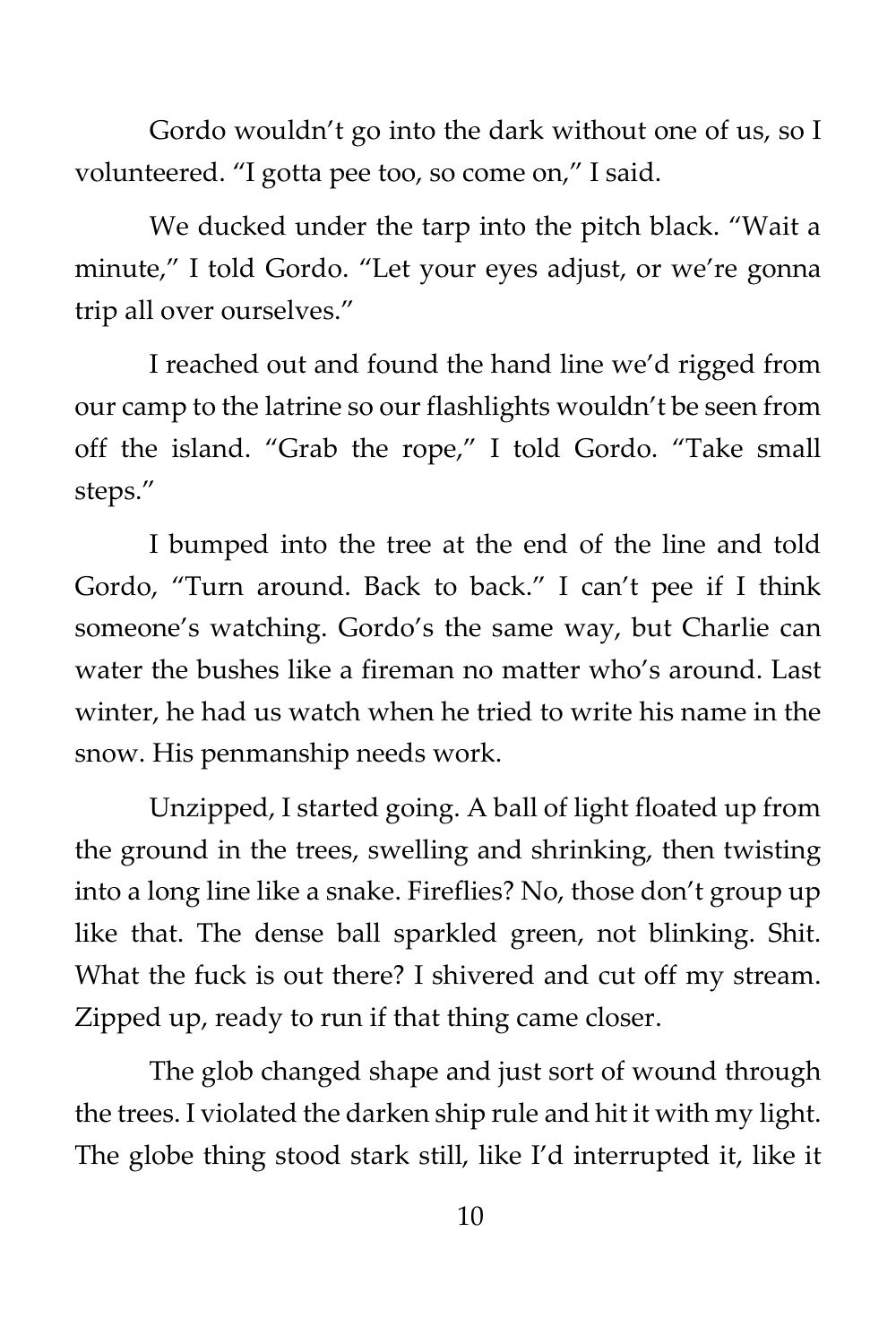knew I was there. Bugs don't do that. I had that feeling you get when you think someone is watching you. Some pee dribbled out in my pants. Then the thing disappeared, shooting away like a cannon ball.

"Gordo," I whispered. I could hear his piss hitting the ground.

"What?"

I didn't know what to say, knew he didn't see the light show, or he'd have said something. "You done?"

"Almost."

Rule or no rule, I kept my flashlight on all the way back with my head on a swivel. When we got inside the tarp, Charlie was checking his text messages. Man, I wish I was that cool right now.

I lay on top of my sleeping bag with the flare gun and shovel next to me. My gut got squishy like I was gonna have the squirts. I'd rather crap in my pants than go back into the dark again. We stayed up for a while before Gordo, then Charlie drifted off. Not me. That thing moved like it was searching.

Must have fallen asleep because I almost plastered Charlie when he gave me a shake. My heart tried to jump out of my chest. Blessed daylight came through gaps in the tarp.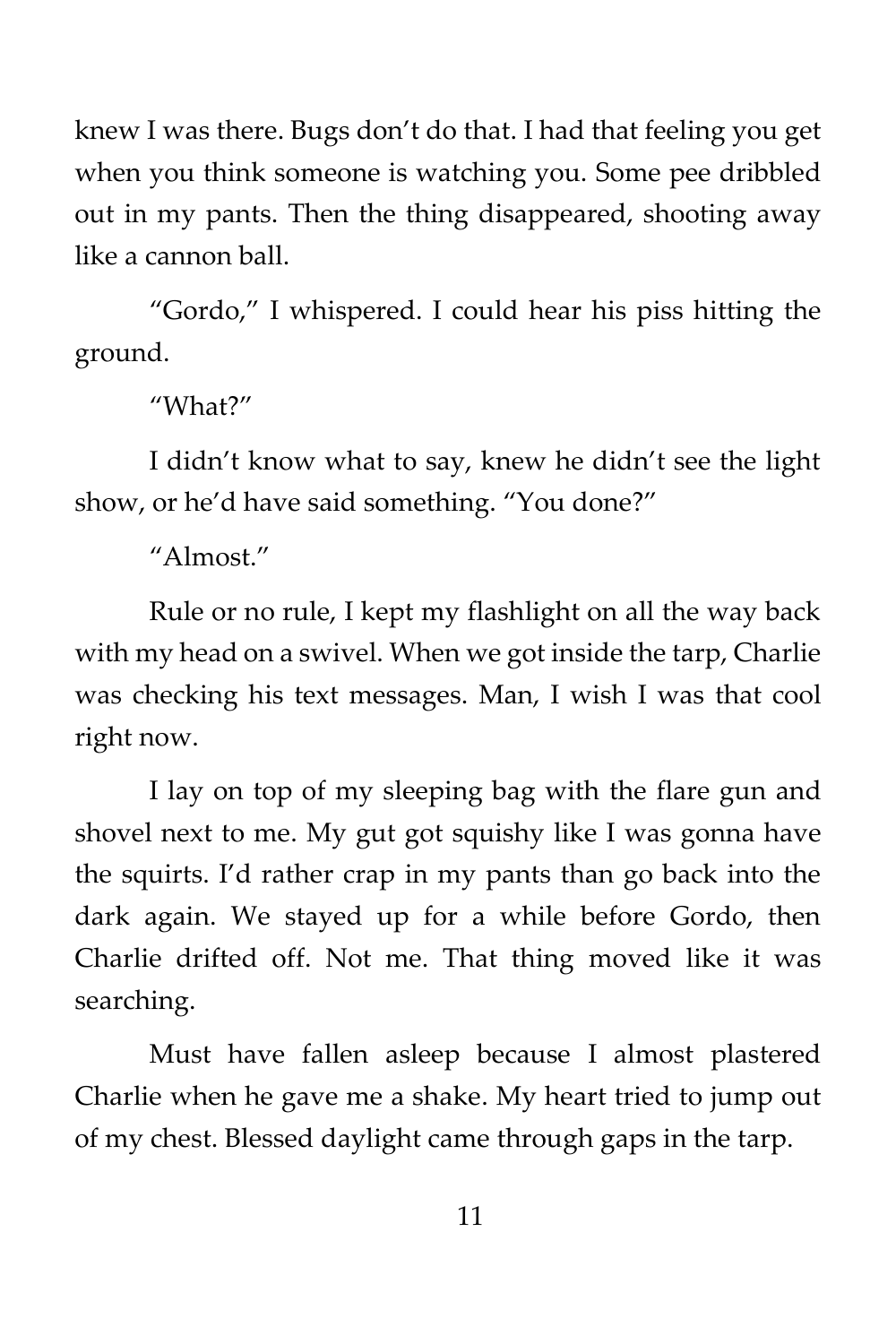"Whatsa matter?" Charlie asked.

I shook off sleep. "Bad dreams," I lied. "Where's Gordo?" Charlie shrugged. "Dunno. Probably taking a dump."

A rustling sound from the other side of the tarp raised the hair on the back of my neck. I pointed the flare gun at the flap, ready to pull the trigger.

Charlie grabbed my hand. "What the fuck? Wake up."

Gordo pulled back the tarp, let in the morning light, and tossed in a roll of toilet paper. "Great morning, guys. Let's check out this burg."

He's not a morning person, so that seemed weird. "Breakfast?" I said, wanting time to calm my thoughts. I'd almost shot my buddy.

"Naw. Grab a Pop Tart and eat it on the trail."

"Everything okay out there?" I asked.

Gordo gave me a look. "Wadda ya mean? Why wouldn't it be?" It was a cold challenge when his eyes locked on mine. "Grab your gear, and let's head south."

"What's your hurry?" asked Charlie.

"Adventure awaits," he said.

I struggled up, slung on my pack, then joined Gordo and Charlie outside. Gordo was already making a trail, waving his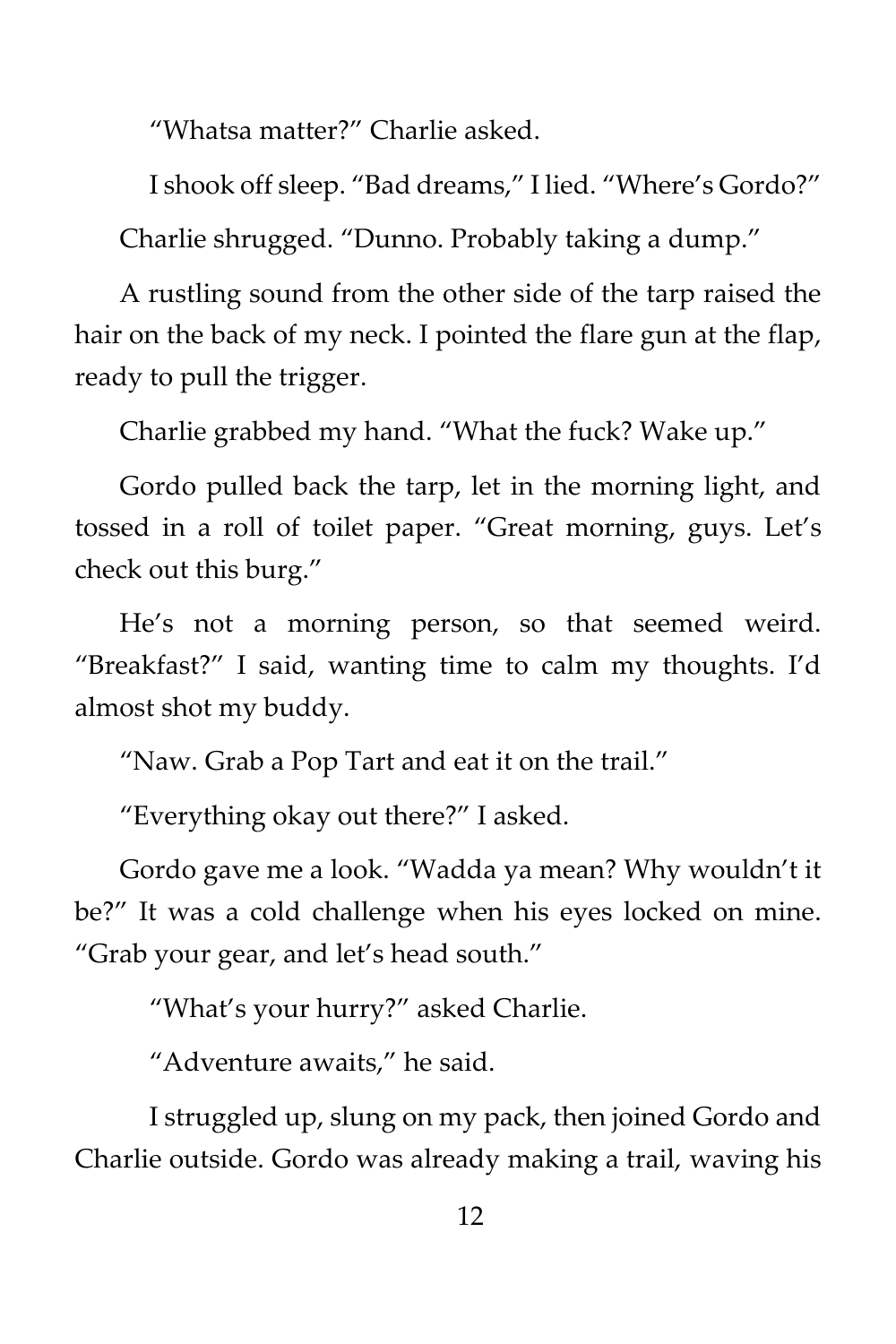arm forward in the old wagon ho command. "Keep up. We can go north tomorrow." Charlie shrugged at me and followed.

I wanted to tell the guys that spending another night on the island was the last thing I wanted to do. But I didn't want to sound like a scared little kid. What could I tell them? What I'd seen faded like a lifting fog. Easy to convince myself it had been my imagination. Daylight is safe.

When we got near the south shore, there it squatted. A small cinder block building, aged and moss covered inside a rusting chain-link fence. It was hard to make out the letters in pealed and faded paint. *Cable Station 23* stood there like a tomb.

I sat on a downed tree and felt the rot give way. My pack was a load of bricks. Charlie joined me, keeping his eyes on Gordo. Along the way, he and Gordo had kept up a running conversation, most of which I missed being the last in line and trailing well back. I heard Charlie yell at him to slow down a few times.

Gordo grabbed the fence, gave it an angry rattling shake, and then disappeared around the back side.

I looked at Charlie. "Fuck it," I said. Charlie nodded.

I snarfed down peanut butter crackers and dried sausages. The good ones, not Slim Jims. Those are nasty, made of brown paper and grease. Mom only buys the good stuff from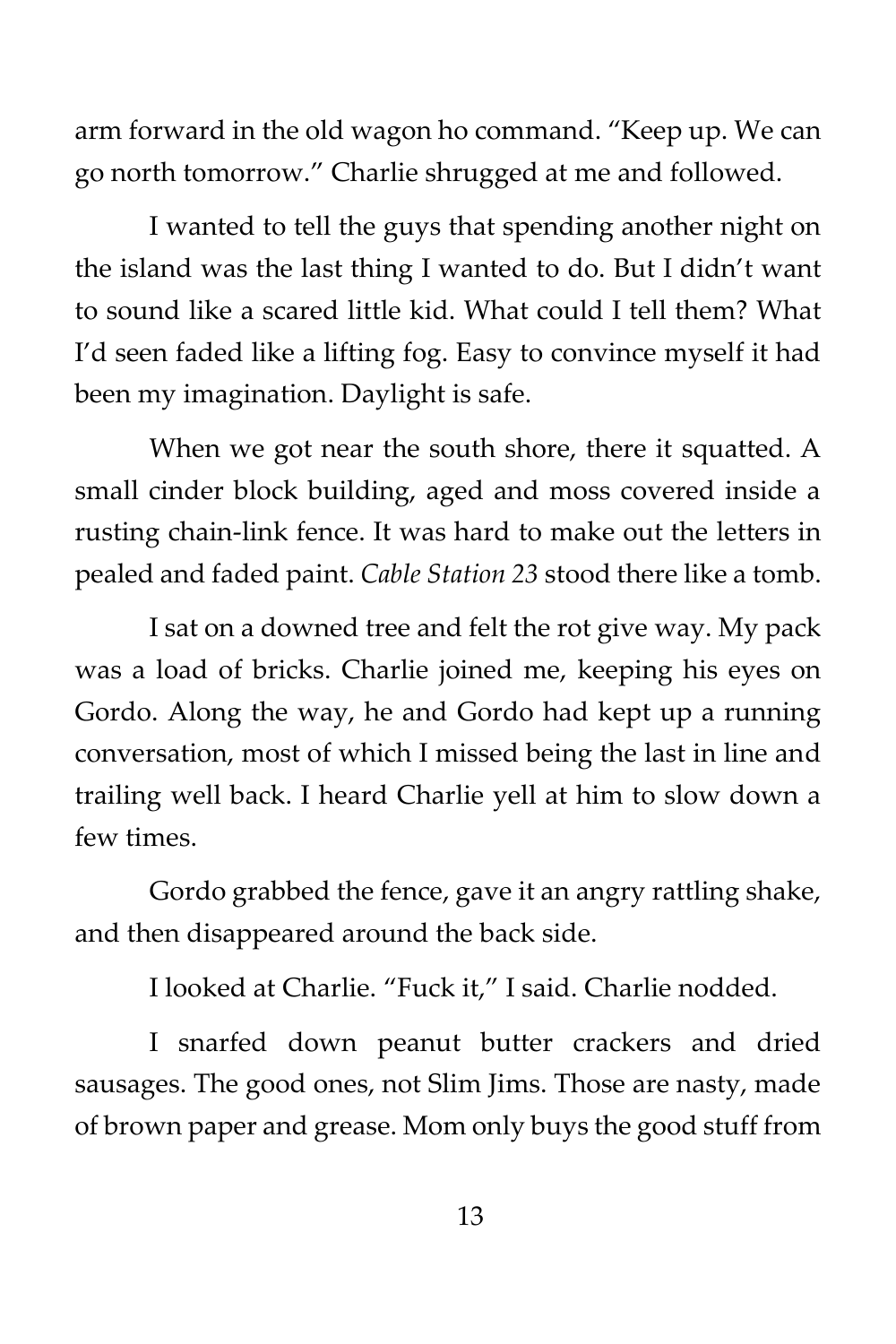Swiss Colony. Charlie took my offer of a summer sausage roll and carved off a big chunk with his knife, then handed it back.

Gordo came around the building pacing, chanting something low under his breath, eyes gleaming like he'd gone native or something.

"He's been nuts all morning," Charlie said.

I was famished from not having breakfast. A can of peaches, juice and all, chased down the crackers and sausage. Not real healthy, but I'll burn it up. I leaned back on my pack and then closed my eyes to let the sun warm my face. Needed to take a leak, but I was too tired to get up after staying awake most of the night. Gordo and Charlie wandered toward the water, arguing about what to do next. As long as I didn't have to get up, I was satisfied staying right here.

Gordo nudged my feet with his boot. "Wake up. Charlie's waiting."

Shit, I'd fallen into a deep sleep. "How long was I out?" The shadows had shifted further east.

"Long enough, pal, long enough." He had his pack over his shoulders and shifted back and forth as if he was late for something.

"Take it easy, man." I didn't like this new Gordo acting like an asshole. I stood up and geared up. "Where's Charlie?"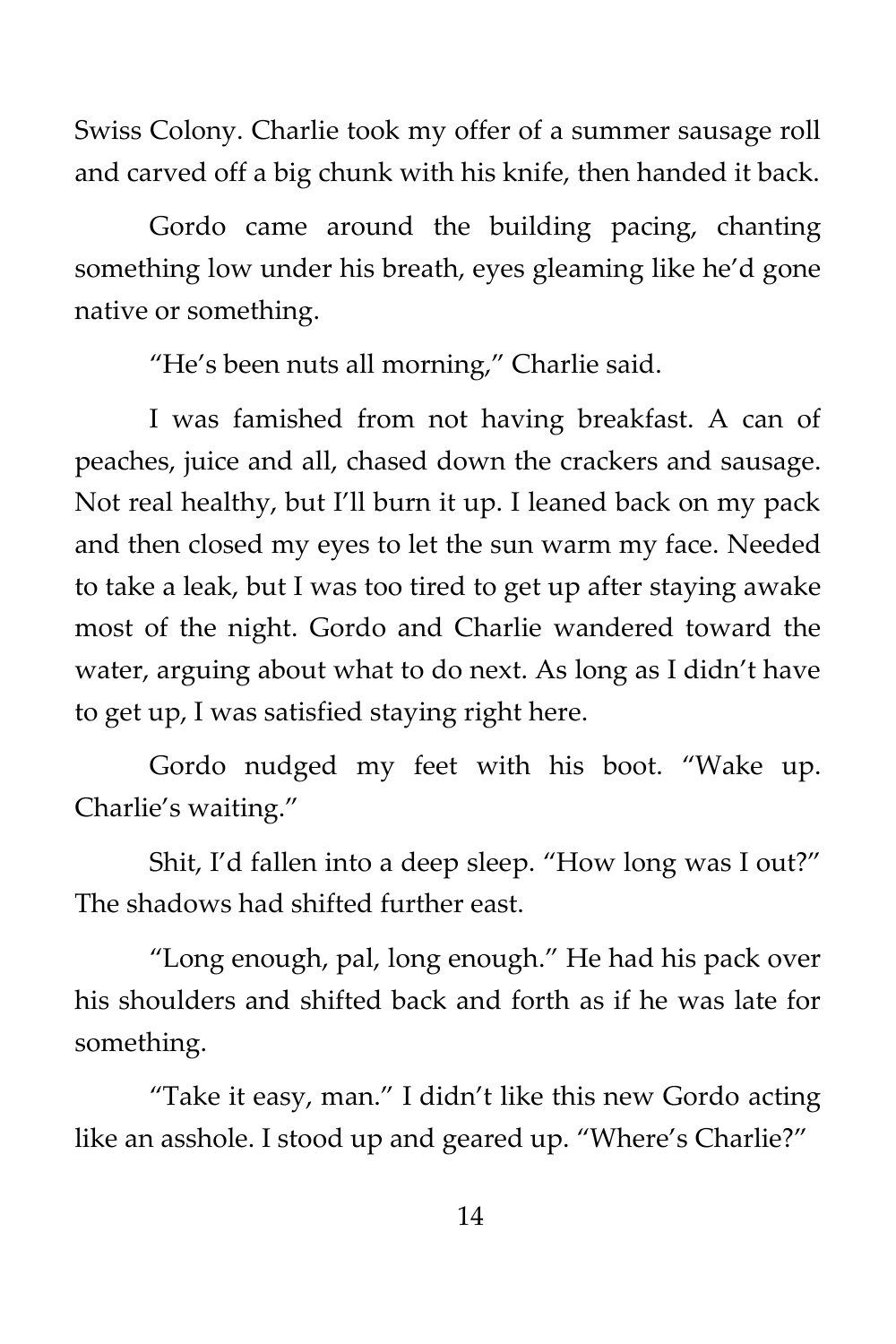"Just over the rise. Come on."

As we trudged up, Gordo lagged. Good old Gordy was running out of steam. Up, over, then down a twisting trail of scuffed dirt and broken ferns.

"How far did he go?" I asked Gordo.

"Around those rocks."

There he was. My skin goosed up when I saw him kneeling in a shallow depression. His naked body was glowing, arms outstretched. Thousands of those green lights circled around him like a tornado. Gordo should be screaming like he'd done in that Union 76 restroom. Instead, he gave me a shove toward Charlie.

"Get in the circle," said Gordo, but it wasn't his voice. It was deep, gritty, mean.

I twisted away from him. "Fuck you, Gordo."

"No fuck *you*, Andy." He raised his hand and pointed a gun at my head.

My gut dropped, and I took a step back. "Where'd you get a gun?"

Gordo's face stretched. His mouth opened so wide it looked big enough to swallow a basketball. Those green things swirled inside that maw. His laughter boomed. "Charlie brought it. He tried to shoot us."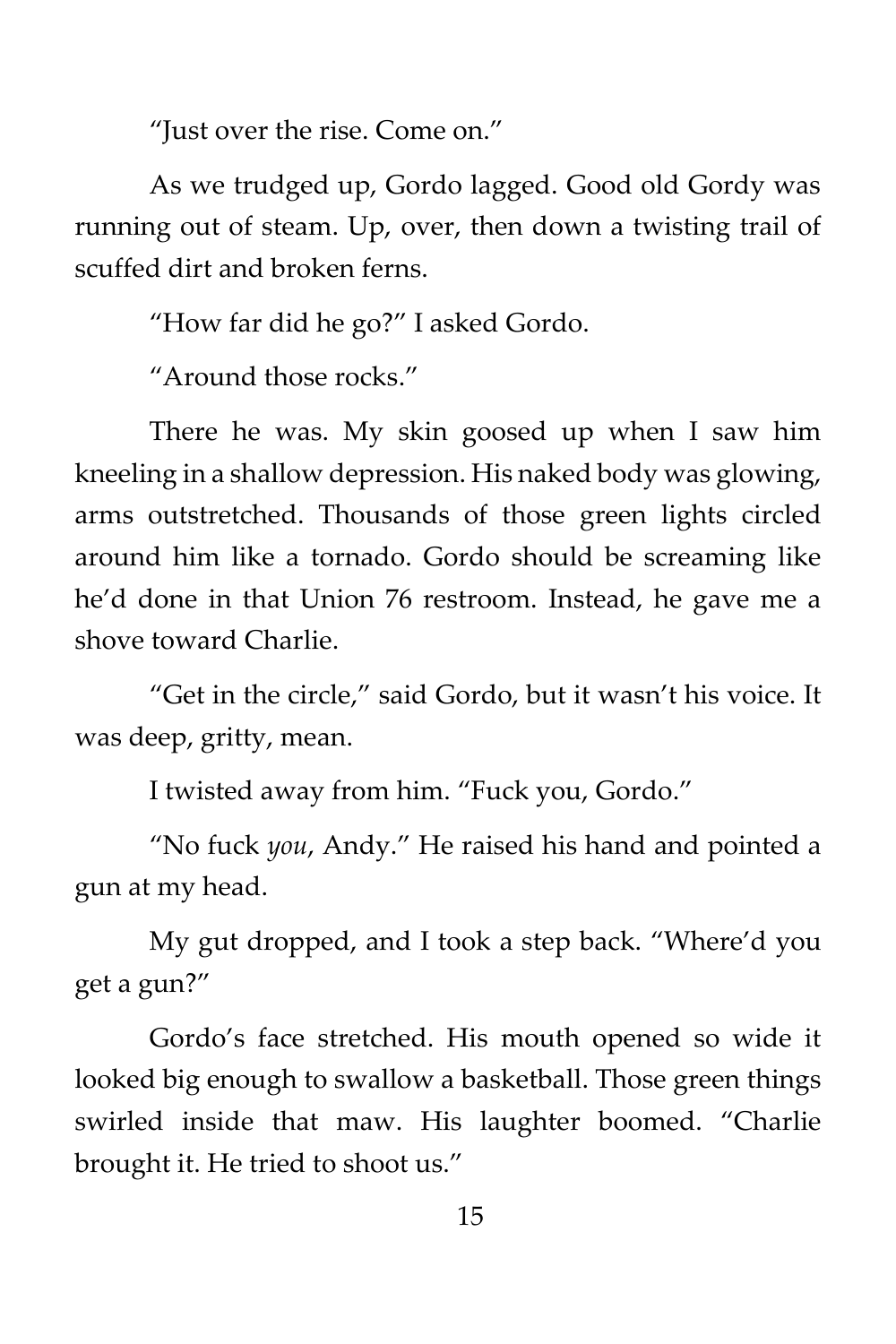My legs felt like they'd grown roots, but I managed another step back. "Us? You and me?"

"No shithead. The children, all fucking *all* of us they tossed in the hole. Get over there. Better if you're alive, but fresh dead is okay too."

I looked at Charlie. He was burning up but hadn't moved, still on his knees, still with his arms held wide. The ground inside the circle opened, but he just hovered there before sinking into the green light, sinking slowly, like in quicksand.

When I heard Gordo cock the revolver, my legs refused to move, my vision blurred. Shoulder straps slipped and my pack dropped at my feet. I gasped for air and fell to my knees. My mind screamed, *fight or die, fight or fucking die*. I reached into the side pouch of my pack, found cold metal, then grabbed the top strap of my bag.

"Get up, get fucking up," insisted Gordo.

Coiling my muscles, I gathered every ounce of energy I could muster and swung my pack at his head. He ducked, but it gave me an edge. I jammed the flare gun into his pudgy gut, pulled the trigger, and felt it pop. Falling on my ass, I saw the flare sticking out of his stomach. His body shook, and the green horde streaked from his mouth into the hole. Gordo looked down at the flare as it flamed, clothes on fire, his fat sizzling.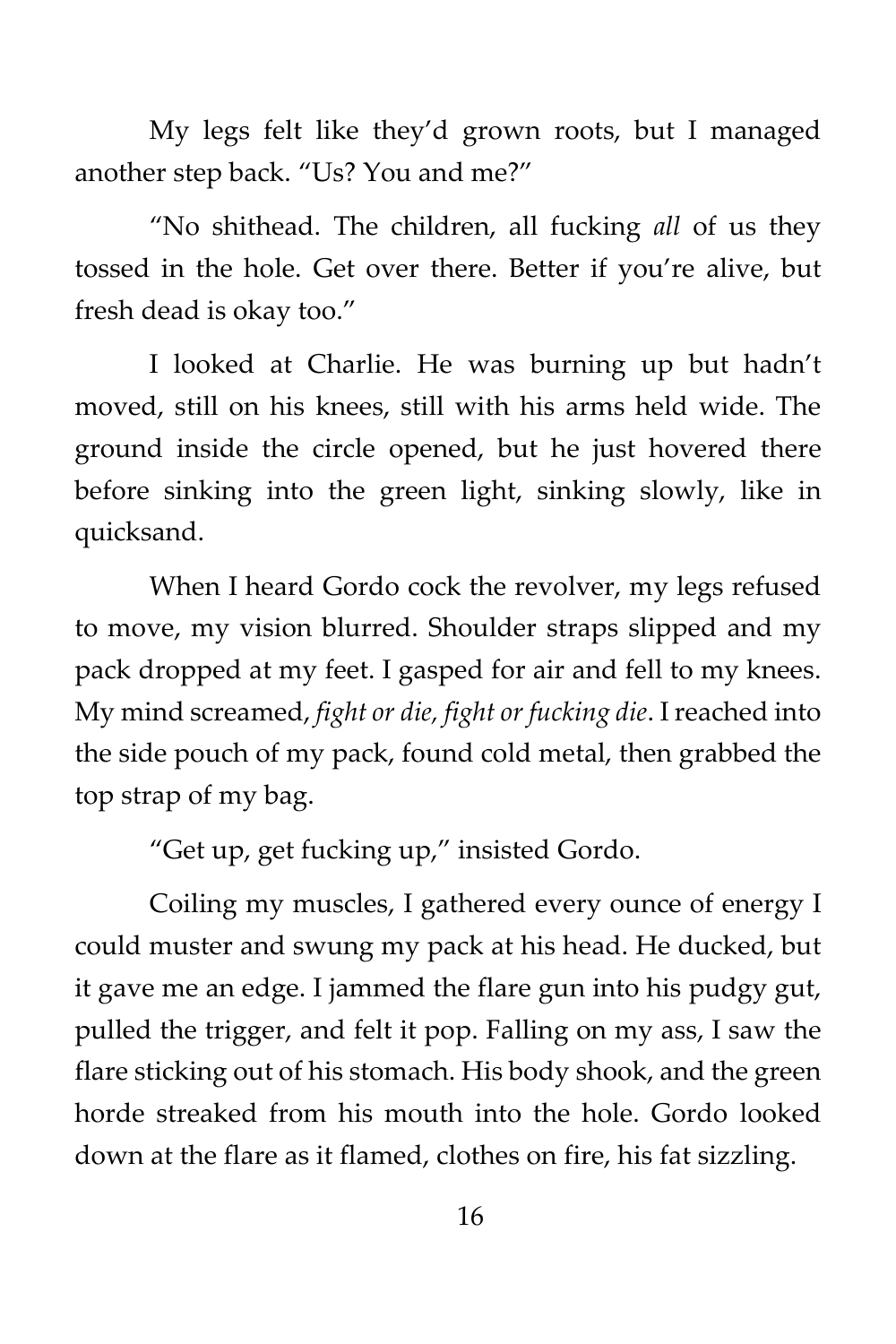Tentacles of light snaked from the hole, wrapped around his legs, and dragged him into the pit. I scrambled back, puking yellow peaches all over myself. I couldn't pull my eyes away as Gordo's flaming body disappeared like Charlie.

My hand had a white-knuckle grip on my pack. When I shoved it away, two flare cartridges fell out. I tossed them into the fiery pit. Two pops, flashes, and more flames when they ignited. Screams like a thousand tortured banshees lashed out. Drained of all I had, I sat on the bank of the hollow, watched the hole close like it hadn't been there, hadn't taken Charlie and Gordo.

\_\_\_\_\_\_\_\_

Everyone claimed there wasn't anyone named Charlie or Gordo. I clammed up when there was talk about having me check into one of those mental places. Cops said there was no sign of anyone having camped out on the island. No Jeep, no boat. Just poof, all gone.

I knew I wasn't nuts after finding the initials Charlie carved on that tree trunk in the woods where we hung out. CD+AJ — Charlie Dolan and Amber Jennings.

*Missed that, you fuckers. Thought you'd covered all the bases.*